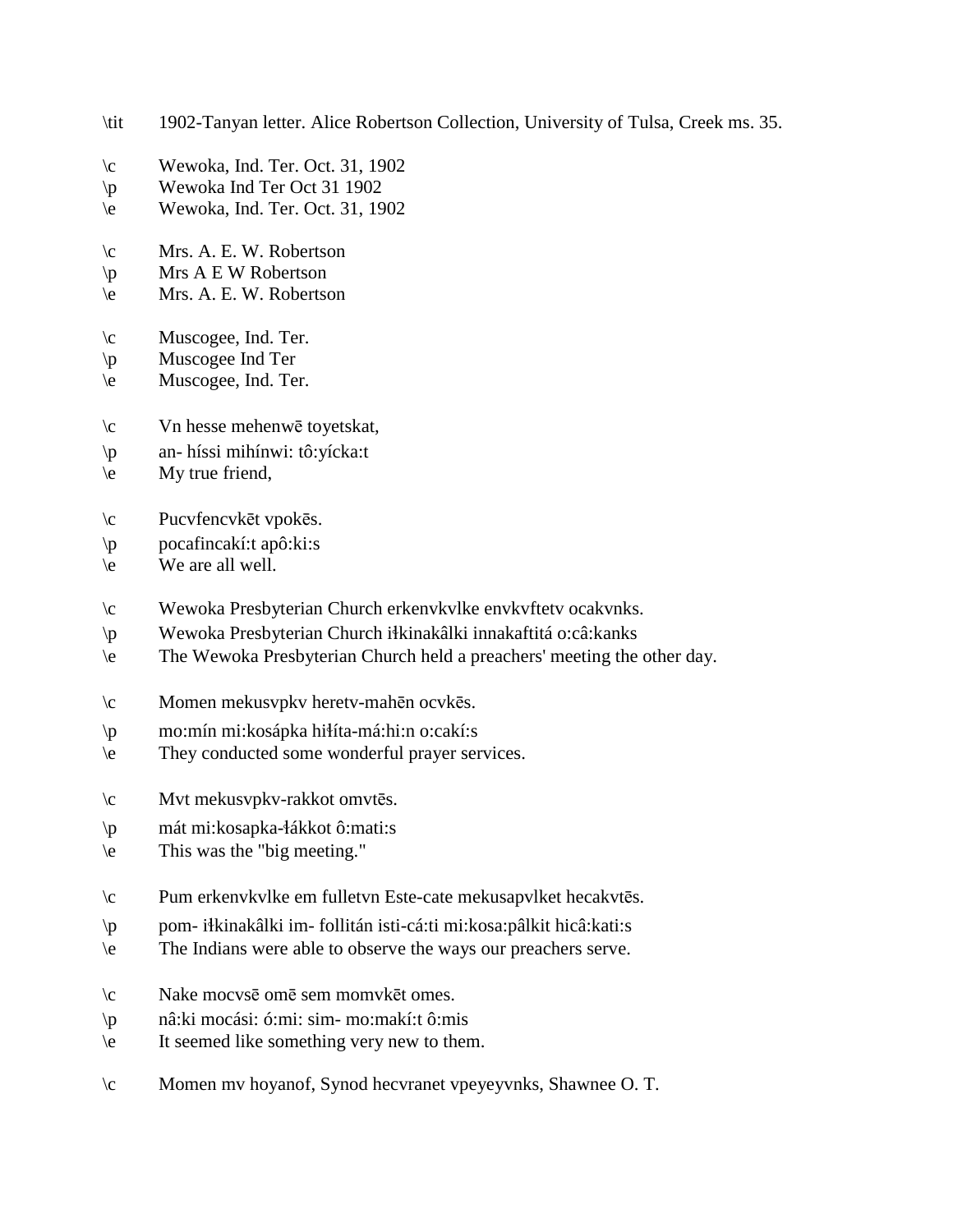$\pi$  mo:mín má hoya:nô:f Synod hicá $\pi$ a:nít apî: yiyanks Shawnee O T

\e After the meeting, we all went to visit the Synod at Shawnee, Oklahoma Territory.

\c Oct 23 yafkē h. V. 7:30 P.M. Synod of Indian Territory kihocan, eroricet fulleyvnks.

 $\pi$  Oct 23 ya:fkí: h V 7:30 P.M Synod of Indian Territory kéyho:câ:n iłołêycit fôlliyanks

\e On the evening of Oct. 23, 7:30 pm, we arrived at what is known as the Synod of Indian Territory.

\c Mr. Fife, Sam Teyv, Nina Tanyan, vne esyomet, Este-cate fulleyvnks.

\p Mr fáyf Sam tí:ya náyna Tanyan aní isyô:mit isti-cá:ti fôlliyanks

\e Mr. Fife, Sam Teyv, Nina Tanyan, and I were the only Indians there.

\c Mon hopiyvlke emesakvlke Rev. Thomas Marshall, D. D. Chicago, Ill. hēceyvnks, opunvkv cvpkuecen.

\p mó:n hopayâlki imisa:kâlki Rev Thomas Marshall D D Chicago Ill hî:ciyanks oponaká cápkoycín

\e We met the far-away member of the emissary Rev. Thomas who delivered a very lengthy speech.

- \c Mon ētv fullvnks.
- \p mó:n í:ta- follánks
- $\langle e \rangle$
- \c Erkenvkvlke sulkēs.
- $\pi$  iłkinakâlki sólki:s
- \e There are many preachers.
- \c Este-cate Ohfēskvlke nvcomusēt omakes.
- \p isti-cá:ti ohfi:skâlki nacŏ: n mosi:t omâ:kis
- \e There are very few Indian Presbyterian members.
- \c Momen Ohkalvlke, Aksumecvlke sulkēs.
- \p mo:mín ohka:lâlki aksomi:câlki sólki:s
- \e There are many who are Methodists and Baptists.
- \c Momēt ok, pustemerkuse omēt envpv svsekis fullē omeyvtēs.
- \p mo:mî:t -o:k postimĭ: n !kosi: ô:mi:t inápa sasíkeys follí: ô:miyati:s
- \e Therefore, in a pitiful way, it seemed as though we weren't even there.
- \c Momatet on, momis pum erkenvkvlke fullet omatet,
- \p mo:mâ:tit ó:n mô:meys pom- i!kinakâlki follít o:mâ:tit
- \e But then, our preachers, upon seeing us there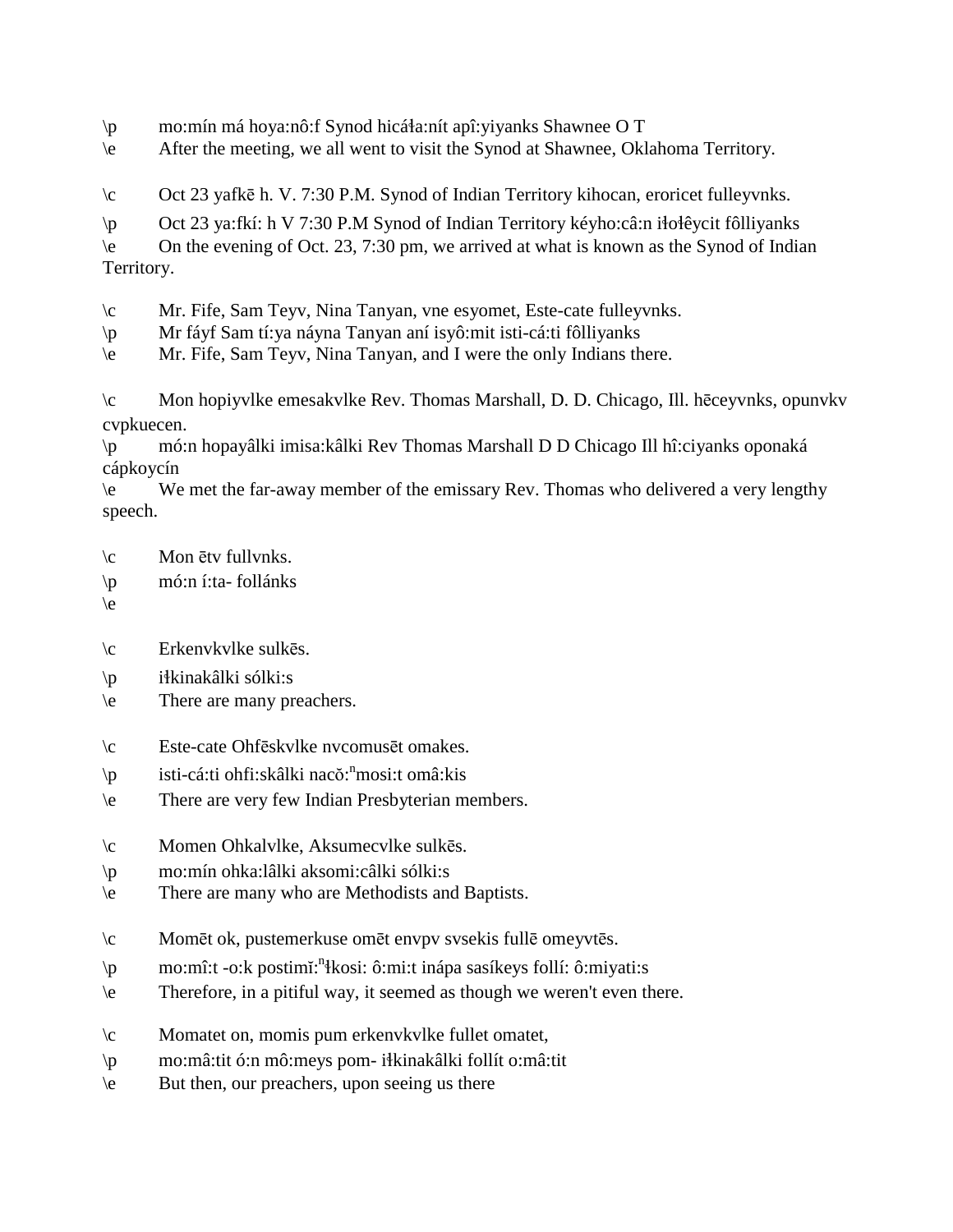- \c tayen epurakkuecvkē fullen hēceyof,
- \p tă:<sup>n</sup>yin ipołakkoycakí: follín hi:ciyô:f
- \e were so considerate of our situation
- \c epofvckē estomahet omvnks.
- \p ipofácki: istó:ma:hit o:mánks
- \e they generated much joy in us.
- \c Momen cokv-hecv okiyvnkē lvpken Mrs. Evans heceko tayof,
- \p mo:mín co:ka-hí:ca o:kayánki: lápki:n Mrs Evans hicíko: tâ:yo:f
- \e Earlier I wrote you concerning a student whom Mrs. Evans would not see.
- \c Bro. Fife eccuste [Ine?] Fife estemerkē aren mvn vyopuskēn em wikis.
- \p Bro fáyf iccósti [éyni?] fáyf istimí¬ki: a:!ín mán ayoposkí:n im- wêykeys

\e When I saw [Annie?] Fife, the daughter of Bro. Fife, in her suffering, I am sending her in exchange.

- \c Mvt erorvrēs, Mr. Fife tis estemerkēs ehiwv oh fvccv
- \p mát i!ó!a!i:s Mr fáyf -teys istimí!ki:s ihéywa oh- fácca
- \e The situation of Mr. Fife and his wife is very sad.
- \c Ent is vrahkuecet, en hopuetake owē, em vrahkuecekos.
- \p ínt -êys a!ahkôycit in- hopoytá:ki ó:wi: im- a!ahkóycikos
- \e She may love him but she does not have love for his children.
- \c Aksumkvlke hoktēt omekv omēs.
- \p aksomkâlki hoktí:t ô:mika o:mí:s
- \e After all, she is a Baptist woman.
- \c [Ine?] Fife, estemerkē aren heciyof cv fēke nokkē omēt os.
- \p [éyni?] fáyf istimí!ki: a:!ín hi:cayô:f ca- fí:ki nókki: o:mí:t ô:s
- \e [Annie?] Fife's deplorable situation grieves my aching heart.
- \c Monkv mvn en wikis.
- \p mônka mán in- wêykeys
- \e That is why I have made this exchange.
- \c Momen heyvn cen kusapis.
- \p mo:mín hiyán cín- kosa:péys
- \e And now, I ask this of you.
- \c Nina Tanyan nak cokv-rakko em opunvkv ienhvyayicv, New York vpohvtē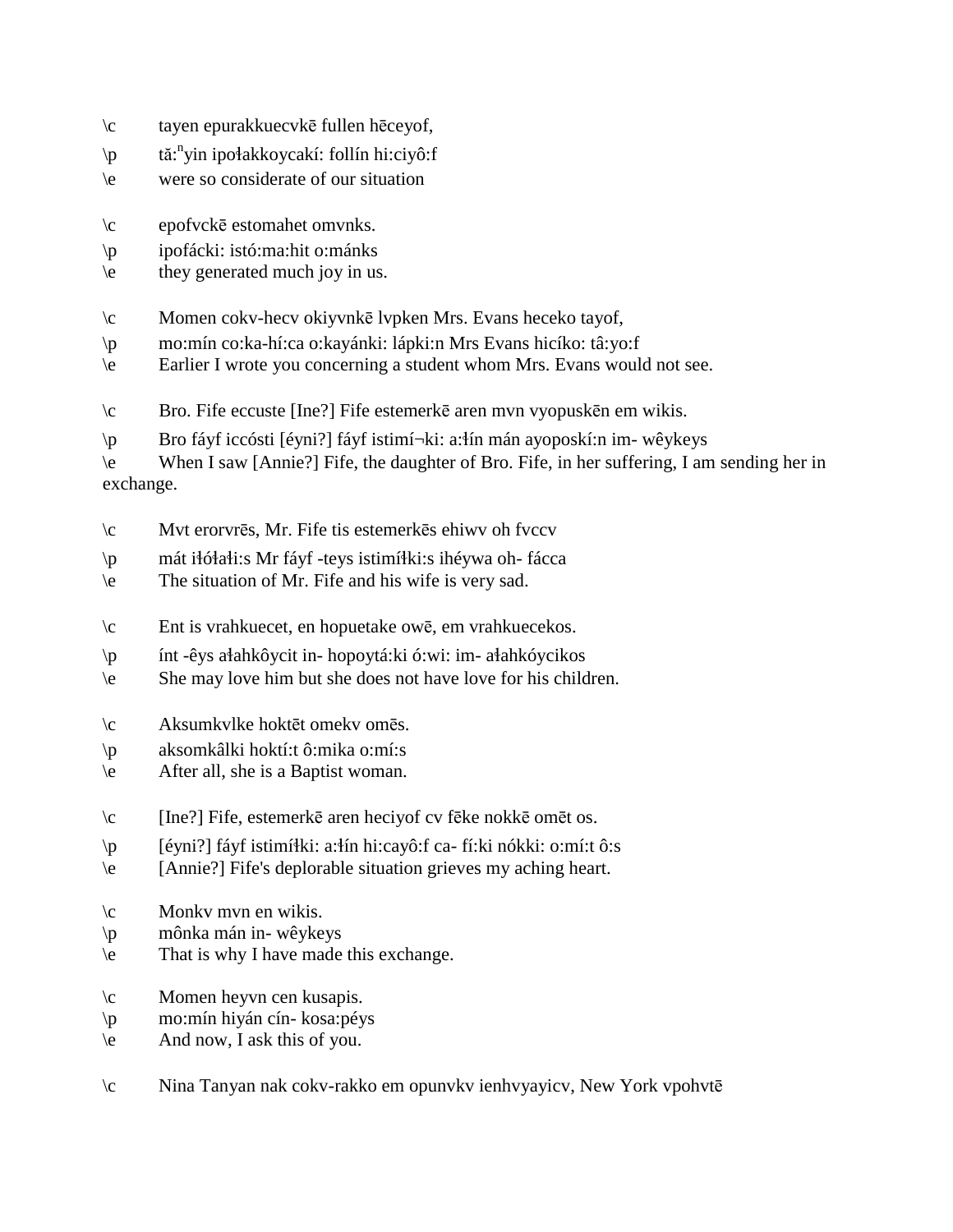- \p náyna Tanyan nâ:k co:ka-!ákko im- oponaká eynhaya:yéyca New York apo:hatí:
- \e Nina Tanyan ordered a bible concordance from New York
- $\c$  \$40.00 omvtē epuhuerēs \$12.70
- $\pmb{\text{p}}$  \$40.00 o:matí: ipohôyti:s \$12.70
- \e at the cost of \$40.00 for which we still owe \$12.70.
- \c Vnickv pumeko tayēte?
- \p anéycka pomíko: tâ:yi:tí?
- \e Can we not receive help for this?
- \c Este-cate estemerkusē erkenvkv haketvn komat, nak cokvn vpohate fēkof
- \p isti-cá:ti istimĭ: n !kosi: i!kináka ha:kitán ko:mâ:t nâ:k có:kan apo:hâ:ti fi:kô:f
- \e When poor Indians desire to become preachers have to purchase the books they need,
- \c vnicvlken kusvpkēpusis,
- \p aneycâlkin kosapkĭ: n poseys
- \e it's near impossible
- \c cen hessvlken pum en pohvs.
- \p cin- hissâlkin pom- in- pohás
- \e Can you help us through your friends?
- \c Momen hvtvm nak cokv-rakko ofv opunvkv cem pohēpis.
- \p mo:mín hatâm nâ:k co:ka-!ákko ó:fa oponaká cím- pohi:péys
- \e And now I think I have one more thing to ask of you.
- $\text{Lev. } 25:11$ ,
- $\vert$ p Lev 25:11
- $\text{e}$  In Rev. 25:11,
- \c "Momen cen cvpele taket omvrēs."
- \p mo:mín cin- capilí: -ta:kit omá¬i:s
- \e
- \c Naket omvtētē?
- \p nâ:kit o:matí:ti:?
- \e What is this referring to?
- \c Nake svheckvt omvtētē?
- \p nâ:ki sahíckat o:matí:ti:?
- \e What was the prophecy?